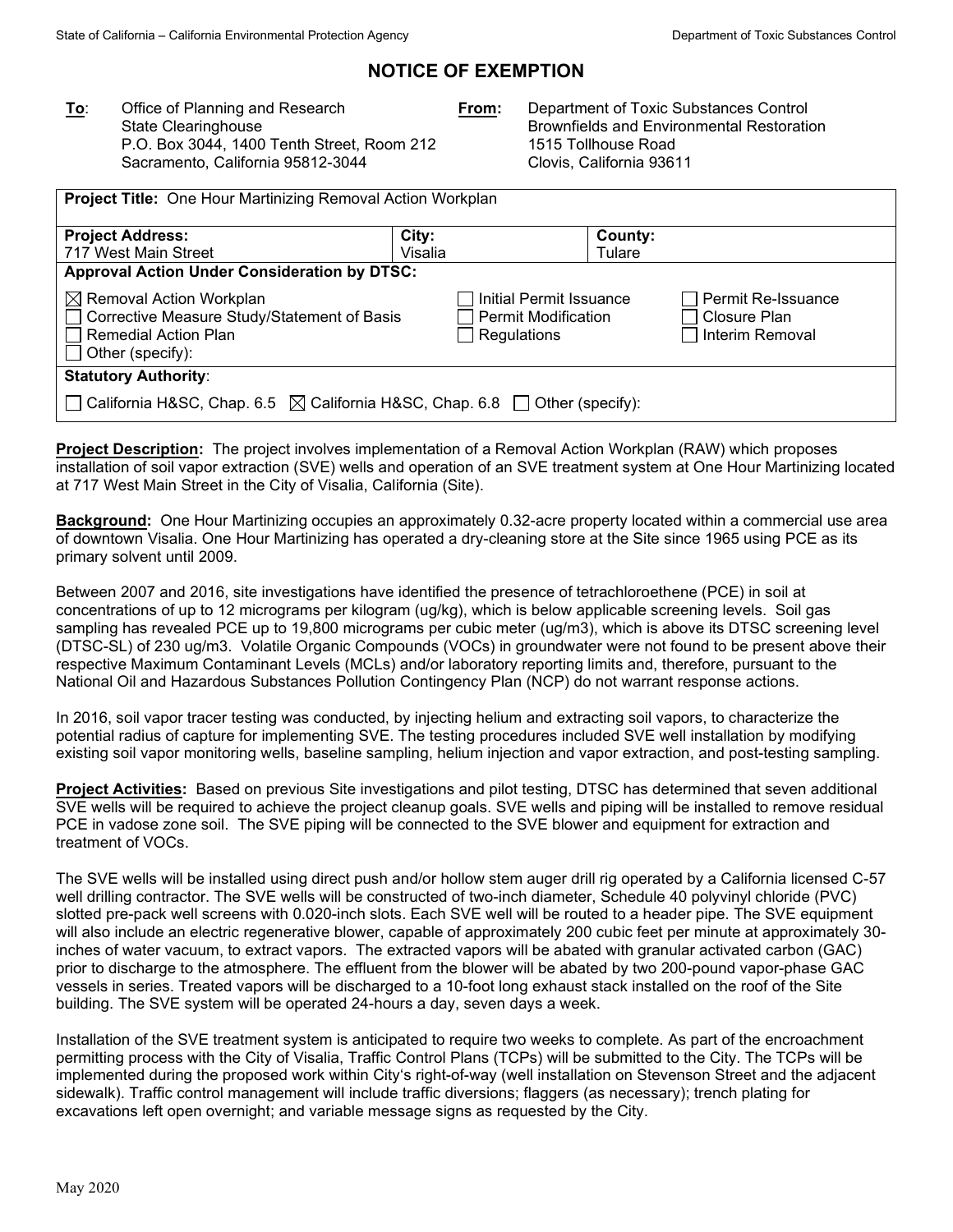Potential noise impacts will be mitigated by limiting drill rig operation to times allowed by City of Visalia Municipal Code (Section 8.36.050). The City prohibits construction equipment (except emergency repairs) from operating between 7:00 p.m. and 6:00 a.m. during weekdays and between 7:00 p.m. and 9:00 a.m. during weekends.

Prior to implementation, the necessary approvals, permits, and licenses required by local and state agencies will be obtained which include:

- Well Permits City of Visalia and Tulare County Environmental Health Services Division;
- **Encroachment Permits City of Visalia;**
- Authority to Construct / Permit to Operate San Joaquin Valley Air Pollution Control District (SJVAPCD)

In addition, affected parties will be notified of the scheduled work dates approximately one week prior to commencing work. Nearby property owners and tenants will be notified at least five days in advance of field activities.

An analysis of project activities upon existing environmental conditions indicates that implementation of environmental safeguards and monitoring procedures that are enforceable and made a condition of project approval will ensure that impacts to the environment will be less than significant.

### **Name of Public Agency Approving Project:** Department of Toxic Substances Control

#### **Name of Person or Agency Carrying Out Project**: One Hour Martinizing

## **Exempt Status:** (check one)

Ministerial [PRC, Sec. 21080(b)(1); CCR, Sec. 15268]

Declared Emergency [PRC, Sec. 21080(b)(3); CCR, Sec.15269(a)]

Emergency Project [PRC, Sec. 21080(b)(4); CCR, Sec.15269(b)(c)]

Categorical Exemption: [CCR Title 14, Sec. 15330]

Statutory Exemptions: [State Code Section Number]

 $\boxtimes$  Common Sense Exemption [CCR, Sec. 15061(b)(3)]

**Exemption Title:** Common Sense: It can be seen with certainty that there is no possibility that the activity in question may have a significant effect on the environment.

### **Reasons Why Project is Exempt:**

DTSC has determined with certainty that there is no possibility that the activities in question may have a significant effect on the environment because the project would not result in "a substantial, or potentially substantial, adverse change in any of the physical conditions within the area affected by the project, including land, air, water, minerals, flora, fauna, ambient noise, and objects of historic or aesthetic significance."

The project is consistent with applicable state and local environmental permitting requirements including, but not limited to, air quality rules such as those governing volatile organic compounds and water quality standards, and approved by the regulatory body with jurisdiction over the site. Prior to implementing field activities, all necessary permits will be obtained from the City of Visalia and SJVAPCD.

Evidence to support the above reasons is documented in the project file record, available for inspection at:

Department of Toxic Substances Control Brownfields and Environmental Restoration Program 1515 Tollhouse Road Clovis, California 93611

DTSC EnviroStor website: [https://www.envirostor.dtsc.ca.gov/public/profile\_report.asp?global\_id=60000236]